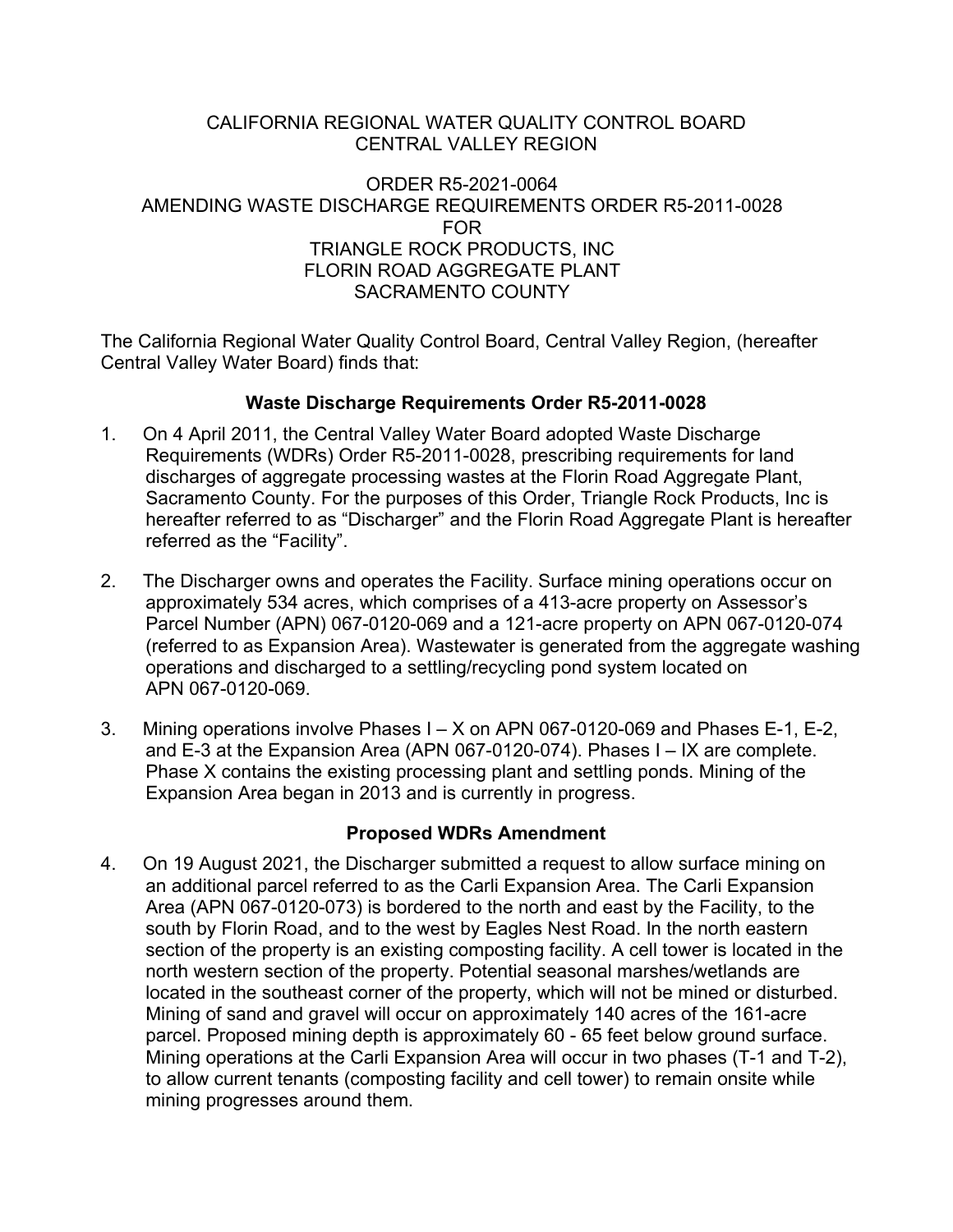- 5. No aggregate washing operations or land discharges of aggregate process wastewater will occur at the Carli Expansion Area. Water use for dust control during excavation activities will be provided from a water storage tank sourced from an existing well. Temporary soil and overburden stockpiles will be maintained at the Carli Expansion Area for site reclamation purposes.
- 6. Aggregate materials from the Carli Expansion Area will be transported to the existing processing plant (APN 067-0120-069) via electric powered conveyors or haul trucks. All aggregate washing operations are performed at the existing processing plant. There are no changes to the approved production rate for the existing mining operation. There are no changes to the operation of the processing plant. Aggregate washing wastewater is discharged to a clarifier where polymers are added to enhance solids settling. No other additives will be used. The silt-laden (or sediment slurry) water from the clarifier is discharged to the settling ponds. The decant water is pumped to a freshwater tank for reuse.
- 7. A ready-mix concrete plant and portable asphalt/concrete recycle plant are planned within or adjacent to the Carli Expansion Area. Discharges of waste generated from the two operations are not regulated under WDRs Order R5-2011-0028 or this Order. Submittal of a Report of Waste Discharge for Waste Discharge Requirements shall be required for any land discharges of waste associated with the ready-mix concrete plant and portable asphalt/concrete recycle plant.
- 8. The existing composting facility is currently regulated under General Waste Discharge Requirements for Composting Operations, Water Quality Order 2015-0121-DWQ and was issued a Notice of Applicability on 28 February 2018. A Monitoring and Reporting Program (MRP) R5-2010-0831 was issued on 27 October 2010.

## **California Environmental Quality Act**

- 9. In accordance with California Environmental Quality Act (CEQA), Public Resources Code, section 21000 et seq., on 18 August 2020, County of Sacramento determined that the environmental analysis for PLNP2017-00243 – Carli Expansion Mining Use Permit was adequate and complete and certified the Environmental Impact Report, adopted the Mitigation Monitoring and Reporting Program, and adopted the Finding of Fact and Statement of Overriding Considerations.
- 10. A Notice of Determination for the project titled Carli Expansion Mining Use Permit was endorsed by County of Sacramento on 19 August 2020. The project description included the following:
	- a. A Use Permit allows surface mining on one parcel totaling 161 acres. Mining activities will disturb approximately 141 acres.
	- b. A Community Plan Amendment and Rezone to change the community plan land designation and corresponding zoning for 161 acres from Permanent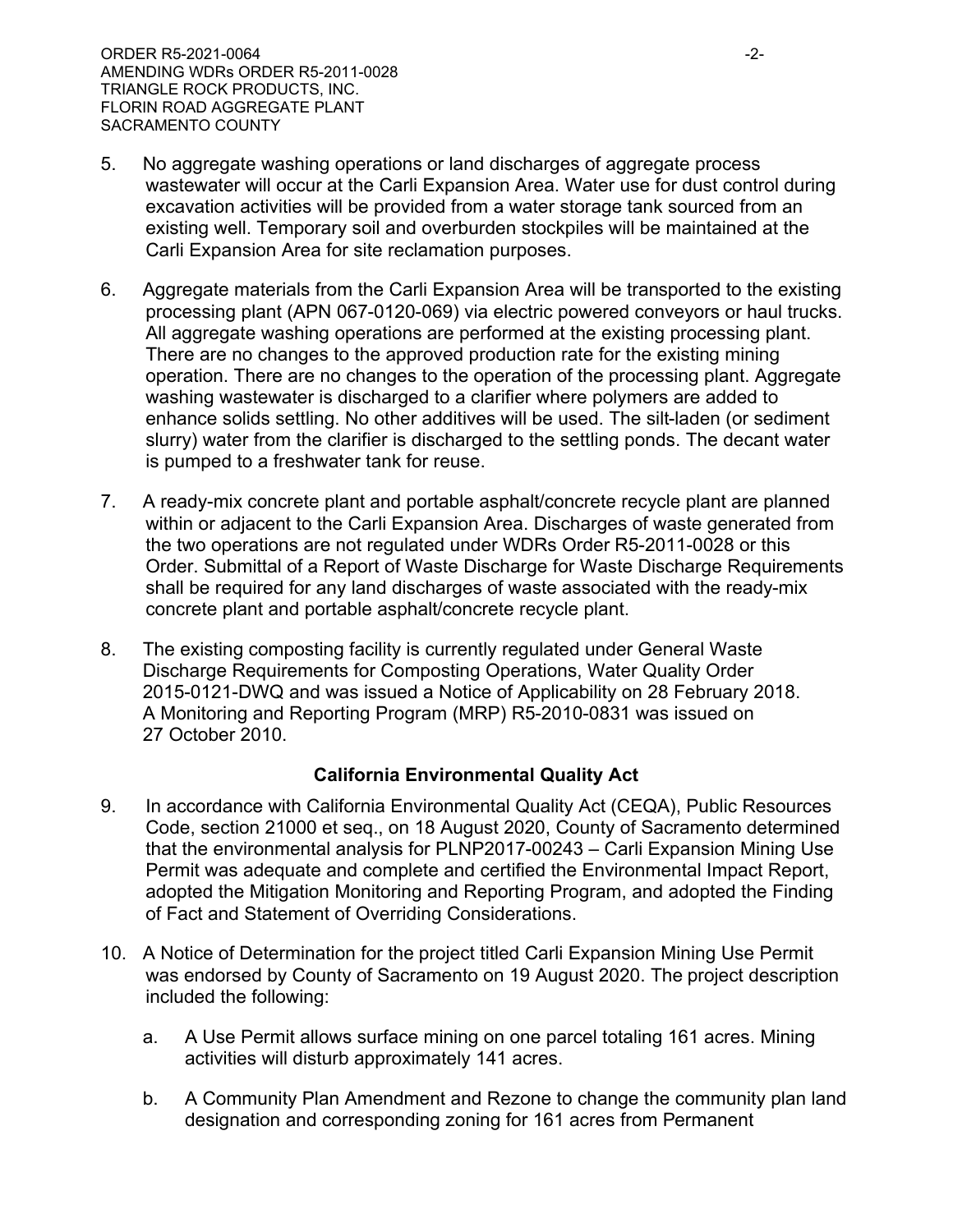Agriculture-Extensive (AG-160) to Permanent Agriculture-Extensive with Surface Mining Combining Zone (SM).

- c. Amendments to Reclamation Plan to incorporate the Carli Expansion, which includes open space and dry grazing as the end use of the mine.
- d. A Development Agreement between the application and the County of Sacramento.

# **CV SALTS REOPENER**

- 11. The Central Valley Water Board adopted Basin Plan amendments (Resolution R5-2018-0034) incorporating new programs for addressing ongoing salt and nitrate accumulation in the Central Valley at its 31 May 2018 Board Meeting. The Basin Plan amendments were conditionally approved by the State Water Board on 16 October 2019 (Resolution No. 2019-0057) and by the Office of Administrative Law on 15 January 2020 (OAL Matter No. 2019-1203-03).
	- a. For salinity, dischargers that are unable to comply with stringent salinity requirements will instead need to meet performance-based requirements and participate in a basin-wide effort to develop a long-term salinity strategy for the Central Valley. Dischargers received a Notice to Comply with instructions and obligations for the Salt Control Program within one year of the effective date of the amendments. The Discharger has submitted a Notice of Intent to comply with the Salt Control Option 2 (Alternative Option for Salt Permitting).
	- b. For nitrate, dischargers that are unable to comply with stringent nitrate requirements will be required to take on alternate compliance approaches that involve providing replacement drinking water to persons whose drinking water is affected by nitrates. Dischargers could comply with the new nitrate program either individually or collectively with other dischargers. For the Nitrate Control Program, the Facility falls within the South American Basin a Non-Prioritized Basin. The Facility is an aggregate facility, which is categorically exempted from the Nitrate Control Program.

As these strategies are implemented, the Central Valley Water Board may find it necessary to modify the requirements of these WDRs to ensure the goals of the Salt and Nitrate Control Programs are met.

12. The WDRs may be amended or modified to incorporate any newly applicable requirements.

## **Public Notice**

13. The Discharger and interested agencies and persons have been notified of the Central Valley Water Board's intent to amend waste discharge requirements for this discharge, and they have been provided an opportunity to submit written comments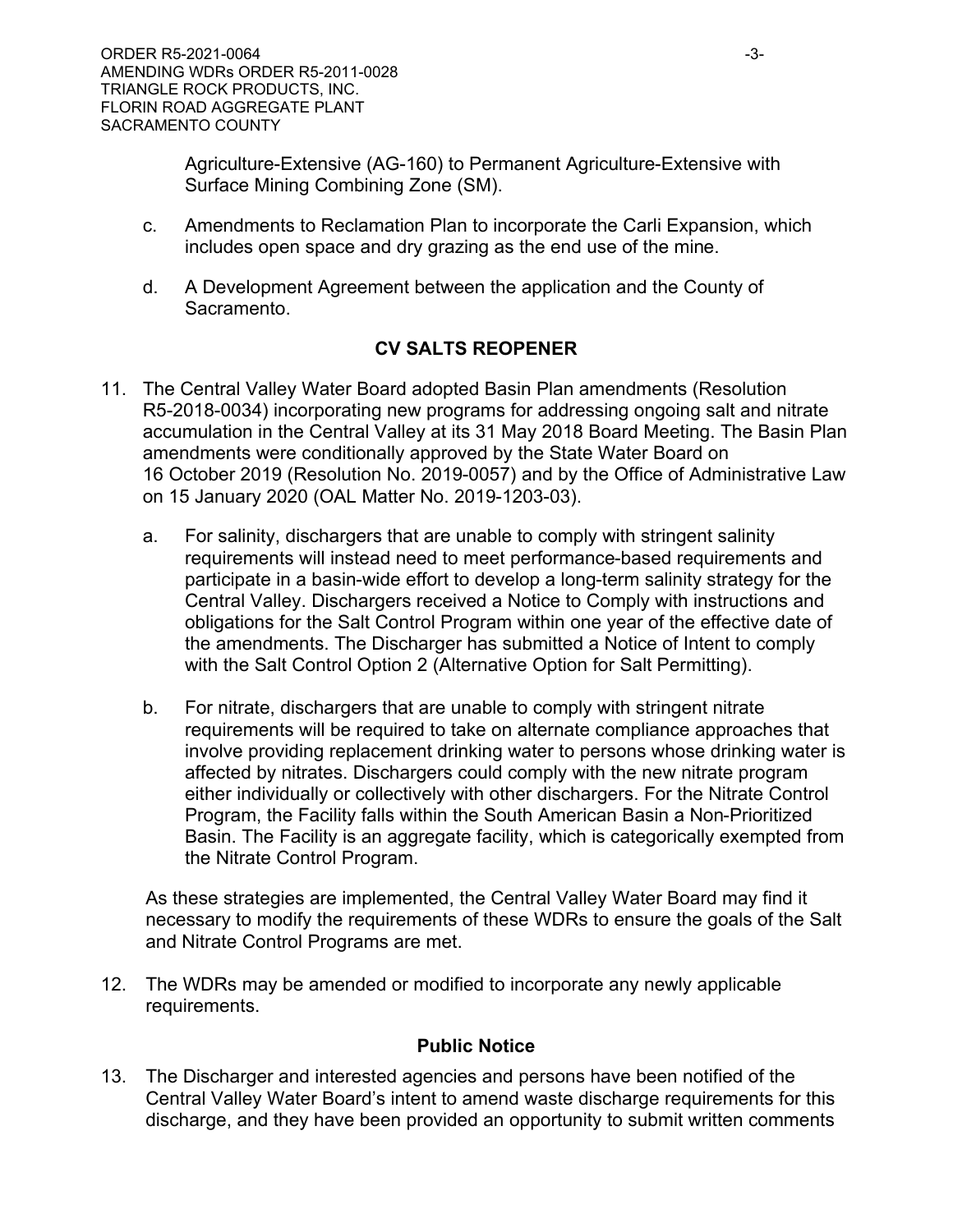and an opportunity for a public hearing.

14. All comments pertaining to the discharge were heard and considered in a public hearing.

**IT IS HEREBY ORDERED** that, pursuant to Water Code sections 13263 and 13267, Waste Discharge Requirements Order R5-2011-0028 is amended to include the additional mining area referred to as the Carli Expansion Area. Triangle Rock Products, Inc, its agents, successors, and assigns, in order to meet the provisions contained in Division 7 of the Water Code and regulations adopted hereunder, shall comply with amended Order R5**-**2011-0028-01 as follows:

1. Finding 3 shall be amended as follows:

*"The Facility is comprised of 413 acres located on property identified by Assessor's Parcel Number (APN) 067-0120-069 and the 121-acre expansion area (hereafter referred to as Expansion Area) located south of Florin Road and identified by APN 067-0120-074, as shown on Attachment A. Additional mining of sand and gravel will take place on a 161-acre parcel (hereafter referred to as Carli Expansion) and identified by APN 067-0120-073, which is located to the west and adjacent to the Facility."*

2. Finding 5 shall be amended as follows:

*"The total mining operation is now comprised of approximately 690 acres and includes approximately 480 acres to be mined, the existing processing plant, original mining site, office, fuel/oil storage area, the Expansion Area, and the Carli Expansion Area. All of the property is owned by the Discharger."*

3. Finding 8 shall be amended as follows:

*"Mining Phases I through VIII have been completed and are in the process of being filled. The remaining phases to be mined include Phase X (the processing plant), Phase IX (future settling ponds), the Expansion Area (Phases E-1, E-2, and E-3), and the Carli Expansion Area (Phases T-1 and T-2). These areas are shown on Attachment B, which is attached hereto and made part of this Order by reference."*

4. Finding 54 shall be amended as follows:

*"The Discharger has filed a Notice of Intent to obtain coverage for the existing Facility under the State Board's Water Quality Order No. 97-03-DWQ National Pollutant Discharge Elimination System (NPDES), General Permit No. CAS 000001, Waste Discharge Requirements (WDRs for Discharges of Storm Water Associated with Industrial Activities (excluding construction activities). The Discharger shall submit a Notice of Intent for a change of information and coverage of the Expansion Area and Carli Expansion Area."*